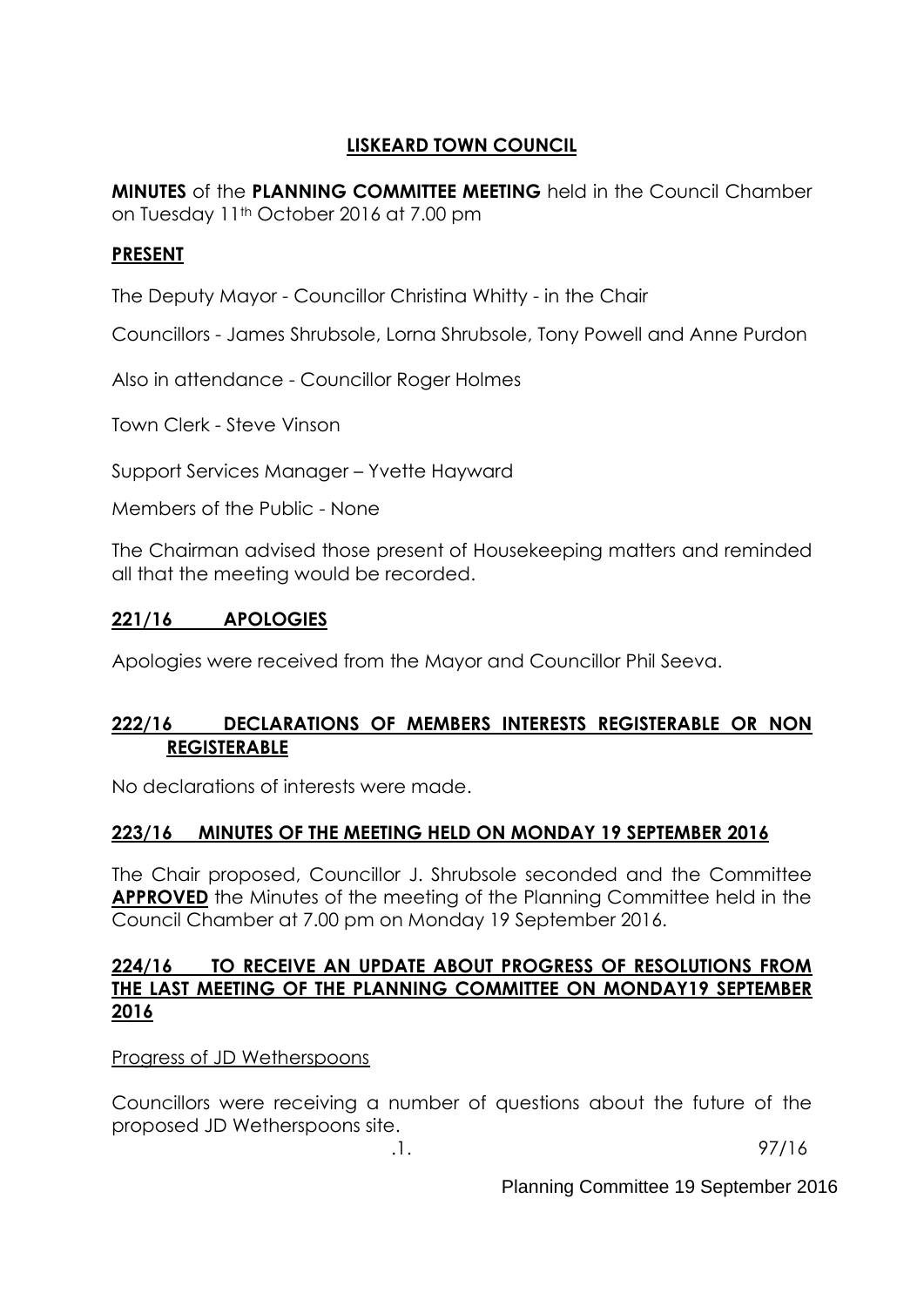Alan Hartridge from Liskeard Town Forum had forwarded the Town Clerk correspondence he had received from JD Wetherspoons stating:

'We are still reviewing our works at this particular site. We are happy with the site and we are not intending to move to any other location. Our architects are putting proposals together and we are also value engineering the project with our contractors.'

Jonathan Luker at Cornwall Council also confirmed consent had been given, with the only outstanding issues being land contamination, lime mortar and drainage details.

PA14/01429 Stuart Jones and Phil Beattie Joint LPA Receivers, Area 10b Maudlins Farm, Liskeard

On 17 June 2014 the Planning Committee resolved to support this application subject to 4 conditions. It has been confirmed that item 4, 'Any permission granted provides that the route joining the two parts of the development via the existing bridge be completed.' did not form part of the final agreement.

A covenant was included that 'there shall be no Commencement of Development until such time as the Off-Site Public Open Space has been transferred to Liskeard Town Council for one pound with full title guarantee free from encumbrances', and this transfer is progressing.

#### **225/16 PUBLIC PARTICIPATION**

No members of the public were present.

#### **226/16 CORRESPONDENCE**

#### Proposed George Vaughan Ellis Award

The Town Clerk had circulated an e-mail from the family of the late George Vaughan Ellis, who wished to purchase a commemorative plate or cup to be given to Liskeard Town Council, and presented annually or as appropriate, in recognition of any person or organisation that contributes to the architectural heritage of Liskeard, either by preserving historic buildings or designing something beautiful.

This was felt to be a wonderful tribute, where maybe a salver could be presented bi-annually for a project with a planning aspect which was both innovative and provided a functional benefit to the town.

Planning Conferences for local councils

.2. 98/16

Planning Committee 19 September 2016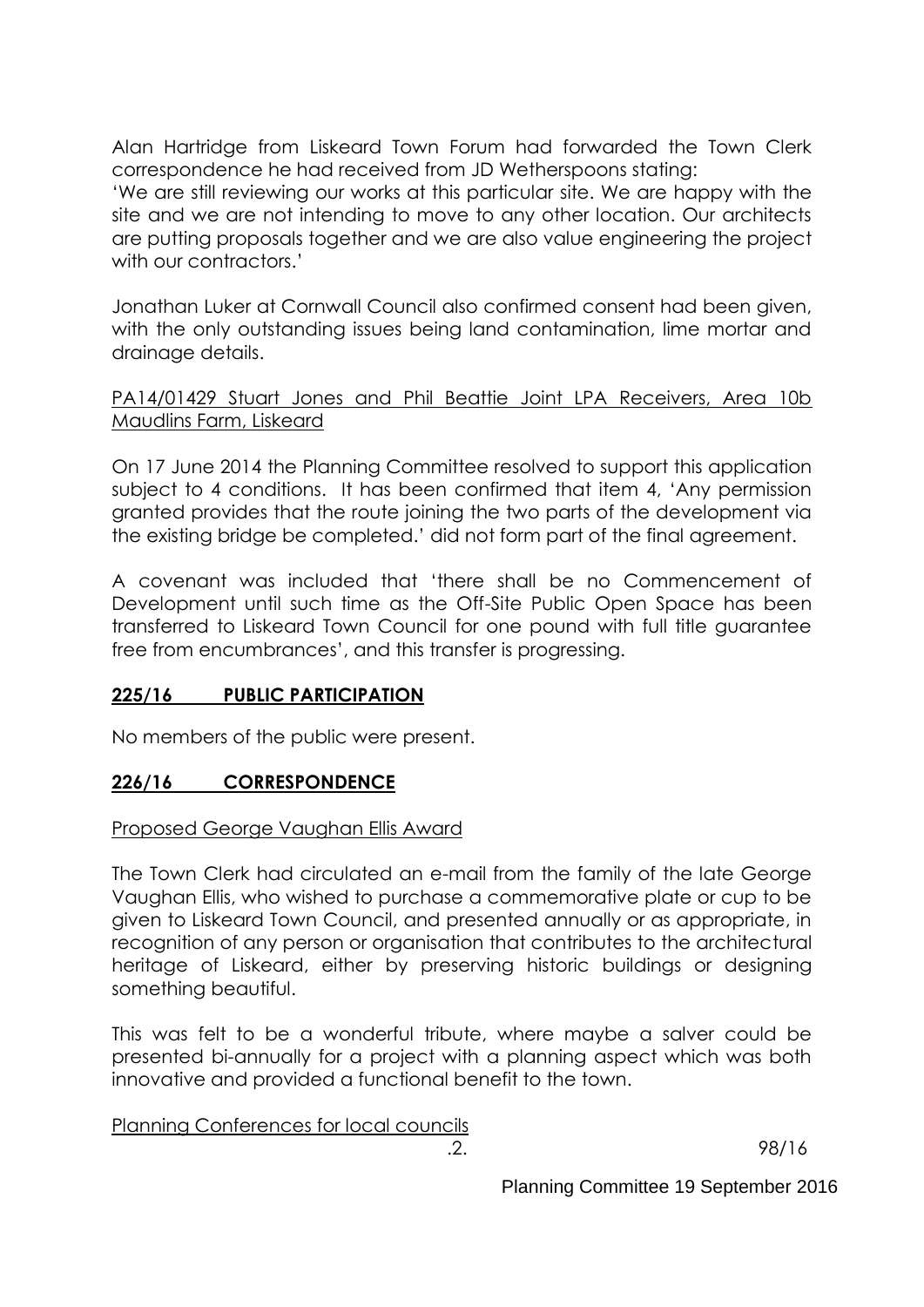The Town Clerk had circulated this communication by e-mail.

# **227/16 APPLICATIONS FOR CONSIDERATION**

PA16/08494 – Mr Andrew Solomon, Solomons Liskeard Ltd, Trevithick House, Moorswater Estate Road

Application for Advertisement Consent for the display of an externally illuminated static premises name sign mounted above the front façade of the building.

Councillor Powell proposed, Councillor Whitty seconded and the Committee **RESOLVED** to **RECOMMEND** that the Council **SUPPORT** the application.

### **228/16 NEIGHBOURHOOD PLAN**

The Draft Written Statement of the Neighbourhood Plan was presented for note and comment.

It was in draft form, plain text, easy to read and no graphics, but would look more user friendly before presentation to the public.

Work on the Neighbourhood Plan commenced in 2014, and has involved a group of more than 30 people. Extensive consultation took place and many replies were received. As a result, working groups were set up focusing on the 4 key areas identified. Part way through the process, further work was needed due to changes to be made to the Cornwall Local Plan, which Liskeard's plan will need to be compliant with. In 2016 policy writing commenced, based on a re-think on reports from the 4 working groups (available online), which form the backbone to the written statement.

The next step is for this to go to public consultation, a statutory minimum of 6 weeks is required, and Liskeard's intention is to extend this to 8 weeks, which will finish in late December or early January. Any necessary reworking will then be done before submission to Cornwall Council to be checked against the legal requirements, and submit to an independent inspection to confirm it as a viable plan. The whole process may take up to 5 months. The final step is to hold a public referendum (Yes/No vote), with a result in favour making the Plan legally binding until 2030, however in the interim its contents will be a material consideration.

Councillors may be asked questions about the Plan in the coming months. It is a large multi-purpose document and an 8-page easy guide will be provided for public distribution to assist with comprehension.

.3. 99/16

Planning Committee 19 September 2016